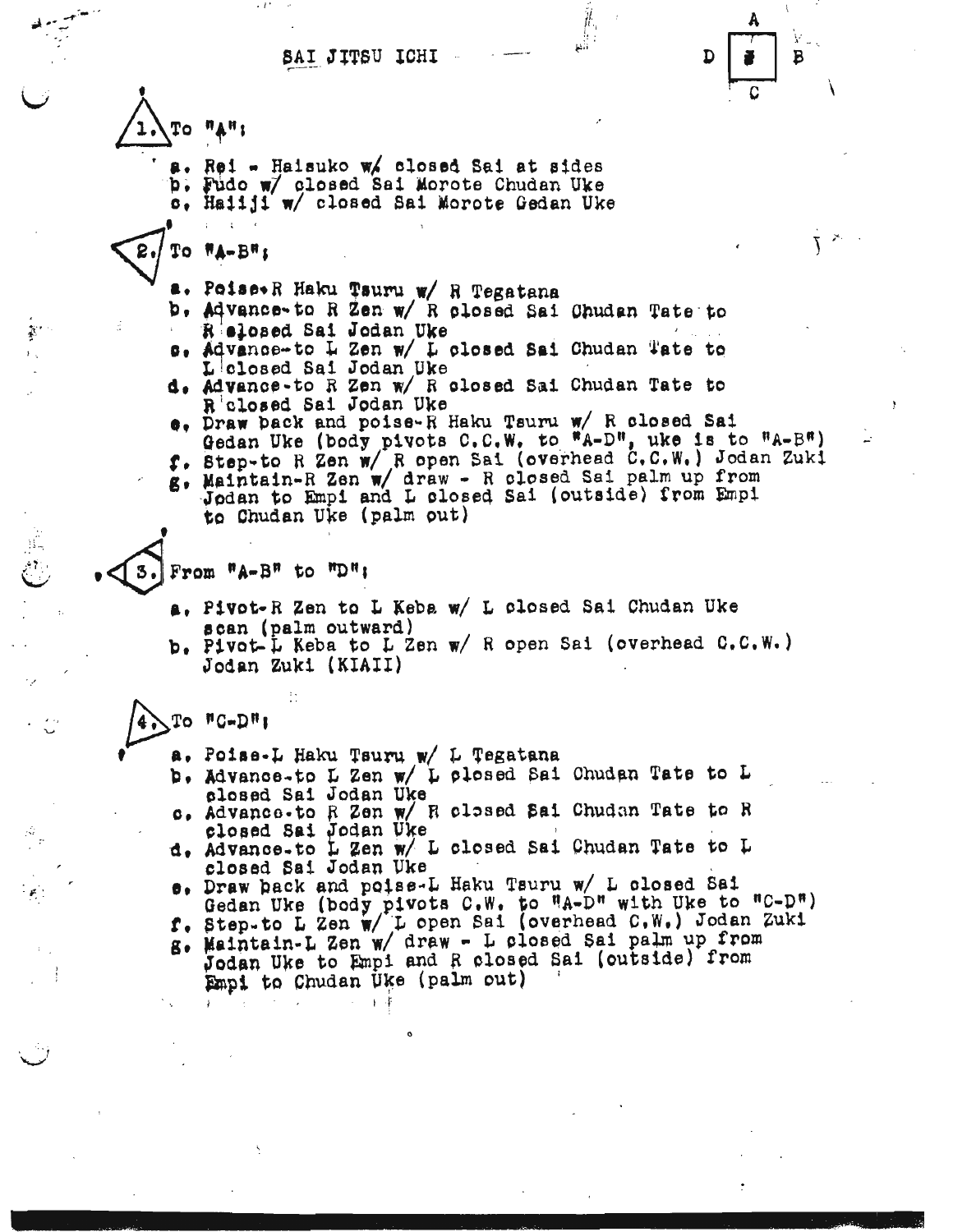

- $From$   $"C-D"$  to  $"An'$ 
	- at P1vot·L Zen to R Keba *wi* ft olosed Sal Chudan Uke Scan (palm outward)
	- b. Pivot-H Keba to R Zen w/ L open Sai (overhead  $C.W.$ ) Jadan Zuki

•<br>\  $T^{\circ}$   $H^{\circ}$   $H^{\circ}$   $I^{\circ}$ 

 $:$  .

f

a. Retreat-R Zen to L Zen w/ open Sai Jodan Juju Uke, break away, return with Morote Chudan Zuki • •

 $\Pi$ o "A-D":

- 
- **a. Poise-L Haku Tsuru w/ L Tegatana** .<br>b. Advance-to L Zen w/ L plosed Sai Chudan Tate to L closed Sai Jodan Uke
- c. Advance-to R Zen w/ R closed Sai Chudan Tate to R closed Sai Jodan Uke
- ~. Advance-to L Zen *wi* L olosed Sal Chudan ~ate to L olosed Sal Jodan Uke
- e. Praw back and po1se-L Haku Tsuru *wi* L closed Sal Gedan Uke (body pivots C.W. to  $H_A-B^{\pi}$  with Uke to  $H_A-D^{\pi}$ )
- f. Step-to L Zen w/ L open Sai (overhead C.W.) Jodan Zuki
- g. Maintain-L Zen w/ draw L closed Sai palm up from Jodan Uke to Emp1 and R olosed sai (outside) from Empi to Chudan Uke (palm out)

• ~From "A-Dr! to "Bn,

- •• Plvot-L Zen to R Keba *wi* R closed Sal Chudan Uke Scan (palm outward)
- b. Pivot-R Keba to R Zen w/ L open sai (overhead C.W.) Judan Zukl (KIAlI)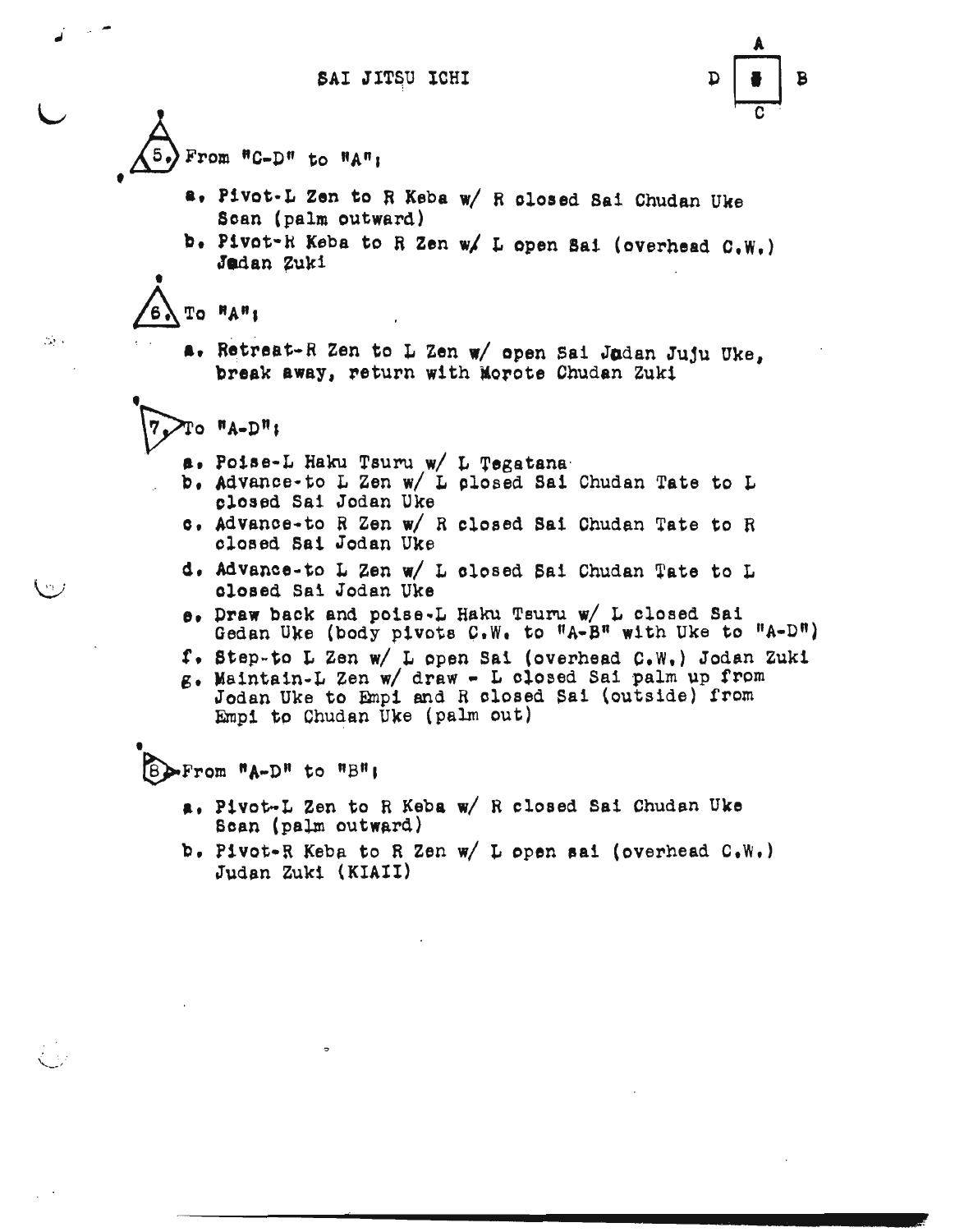SAI JITSU ICHI



To  $n_{B-C}n$ : ʹ9.

ď,

- a. Draw back and poise-R Haku Tsuru w/ R Tegatana
- b. Advance-to R Zen w/ R closed Sai Chudan Tate to R closed Sai Jodan Uke
- s. Advance.to L Zen w/ L closed Sai Chudan Tate to L closed Sai Jodan Uke
- d. Advance to R Zen w/ R closed Sai Chudan Tate to R closed Sai Jodan Uke
- e. Draw back and poise-R Haku Tsuruw/ R closed Sai Gedan Uke (body pivots C.C.W. to "A-B", Uke is to  $^{\eta}$ B-C")
- $f_*$  Step-to R Zen  $w/$  R open Sai (overhead C.C.W.) Jodan Zuki
- g. Maintain-R Zen w/ draw R closed Sai palm up from Jodan to Empi and L closed Sai (outside) from Empi to Chudan Uke (palm out)

From "B-C" to "A";

 $\mathbf{r}^{-1}$ 

- a. Pivot-R Zen to L Keba w/ L closed Sai Chudan Uke Scan (palm outward)
- b. Pivot-L Keba to L Zen w/ R open Sai (overhead C.C.W.) Jodan Zuki

 $\mathcal{O}$